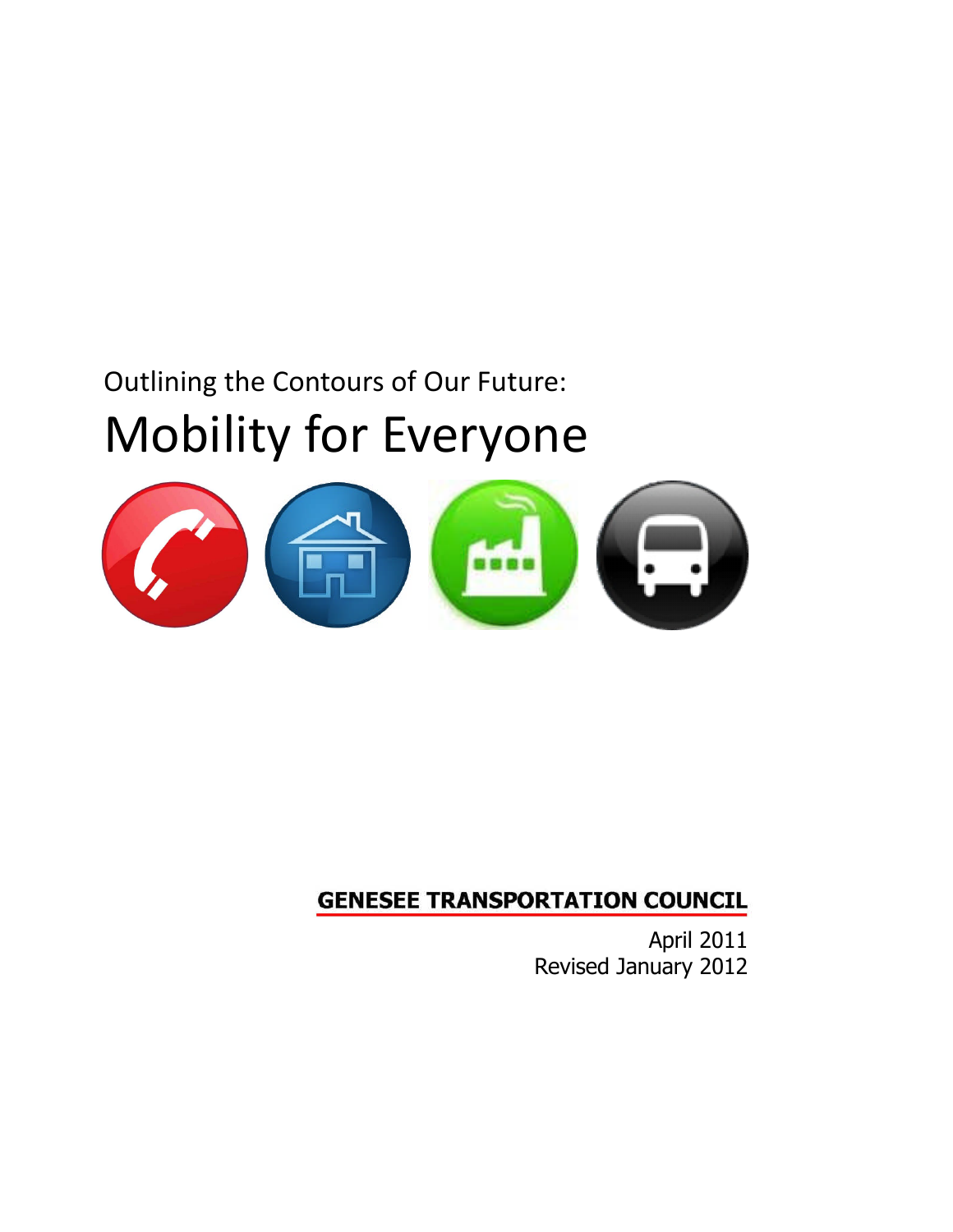In our region, as in much of the country, personal mobility is directly related to social mobility. Our age and income largely determine how independent we are in terms of transportation. In other words, mobility may be a concern for youth, the elderly, single parents, the unemployed, low-income workers, the disabled, those who do not drive or own a car, and those for whom transportation costs are a burden.

For this study, mobility is defined as the ability of everyone to travel conveniently where he or she needs to go in a reasonable amount of time. The objective of this paper is to begin to outline the contours of a policy framework for responding as a region to the forces that affect mobility.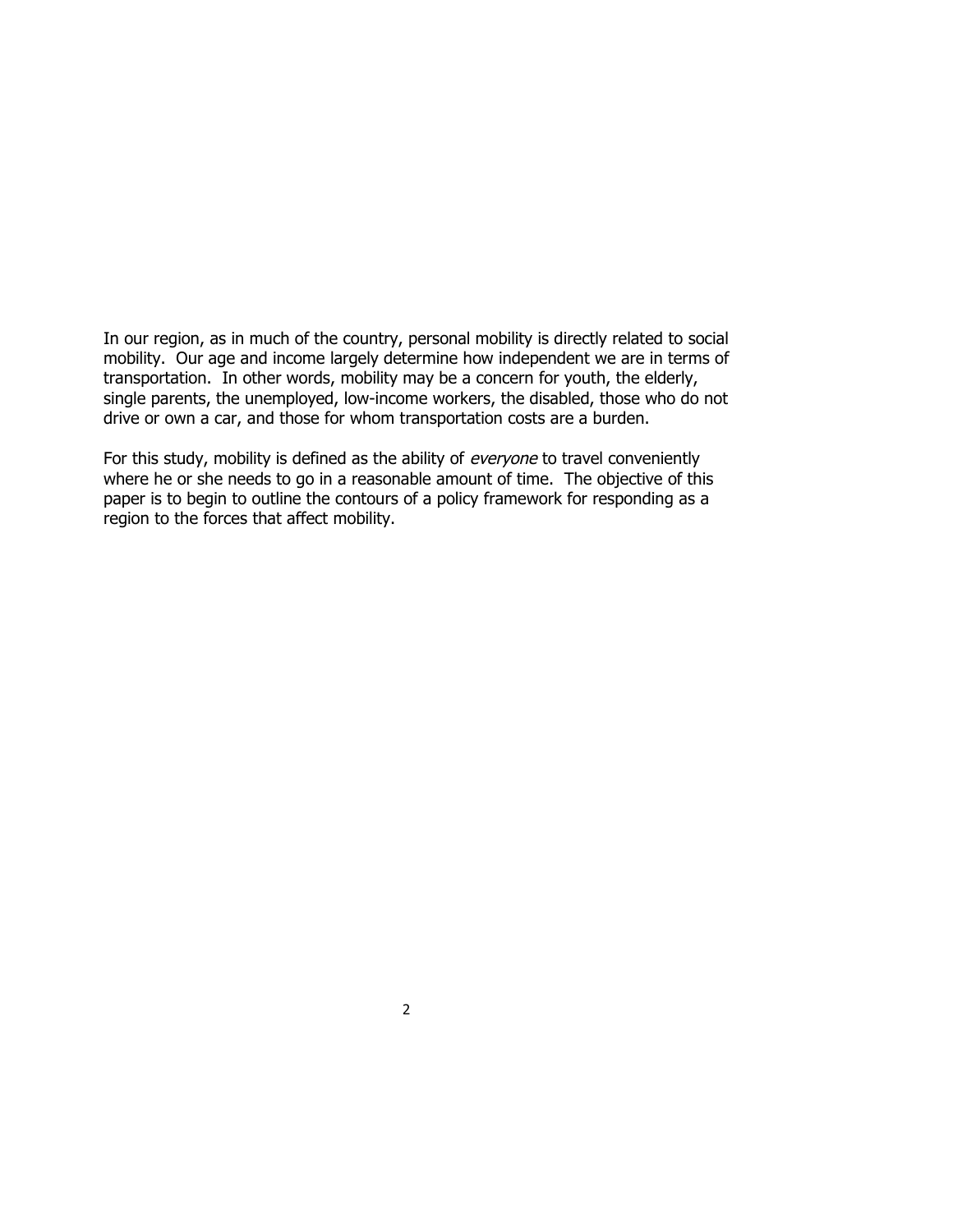# **Driving Forces and Trends**

There are 528,500 residential units in the Genesee-Finger Lakes region dispersed over 4,700 square miles. About 12,500 miles of roads connect people with one another.

These investments are paid for by tax dollars. They represent personal and financial security to 1.2 million residents, and are rarely surrendered willingly. In fact, new home finance mechanisms, Internet-based services, and aging-in-place strategies are making it easier for people to stay in their homes, as well as work, shop, bank, and even receive medical care from home.

While our land use patterns — particularly our roads and residential land use patterns — are relatively fixed, other forces change steadily and affect our need, our ability, and our options for traveling from place to place.

#### Age Structure

Following national, indeed global, trends, the share of older persons in our region is increasing relative to that of younger age groups. By 2035, the region is expected to have 72,000 more residents over age 65 than in 2010, and 37,000 fewer residents younger than 25.

| Percent Distribution of Region's Population by Age<br>2010 - 2035 |          |      |                                                |             |           |  |                                                |  |       |      |
|-------------------------------------------------------------------|----------|------|------------------------------------------------|-------------|-----------|--|------------------------------------------------|--|-------|------|
| Age                                                               | $0 - 14$ |      | $15 - 44$                                      |             | $45 - 64$ |  | $65+$                                          |  | $85+$ |      |
|                                                                   | 2010     |      | 2035   2010   2035   2010   2035   2010   2035 |             |           |  |                                                |  | 2010  | 2035 |
|                                                                   | 18.2     | 18.1 | 39.1                                           | $38.1$ 28.4 |           |  | $\vert$ 23.0 $\vert$ 14.3 $\vert$ 20.9 $\vert$ |  | 2.3   | 3.0  |

Sources: 2010 U.S. Census; Cornell University Program on Applied Demographics

As detailed in two previous GTC studies, Our Burgeoning Senior Population: Remaining Mobile and Retaining Seniors to Revitalize Our Region:

- Aging baby boomers are accustomed to traveling whenever they want and will be determined to maintain a high level of mobility; many, if not most, will likely have the financial means to do so.
- Aging-in-place is highly (almost exclusively) valued over living in group quarters, such as senior housing. Government and medical policy is moving towards helping people live independently. Living alone, however, is dependent on being able to shop, go to the doctor, socialize, and so on.
- Most of the region's elderly live in low-density suburban and rural areas where the need for mobility is greater.

In 25 years — the length of one generation in the United States — another major demographic shift will occur, and the fastest growing population group, and perhaps the largest, will no longer be seniors but children.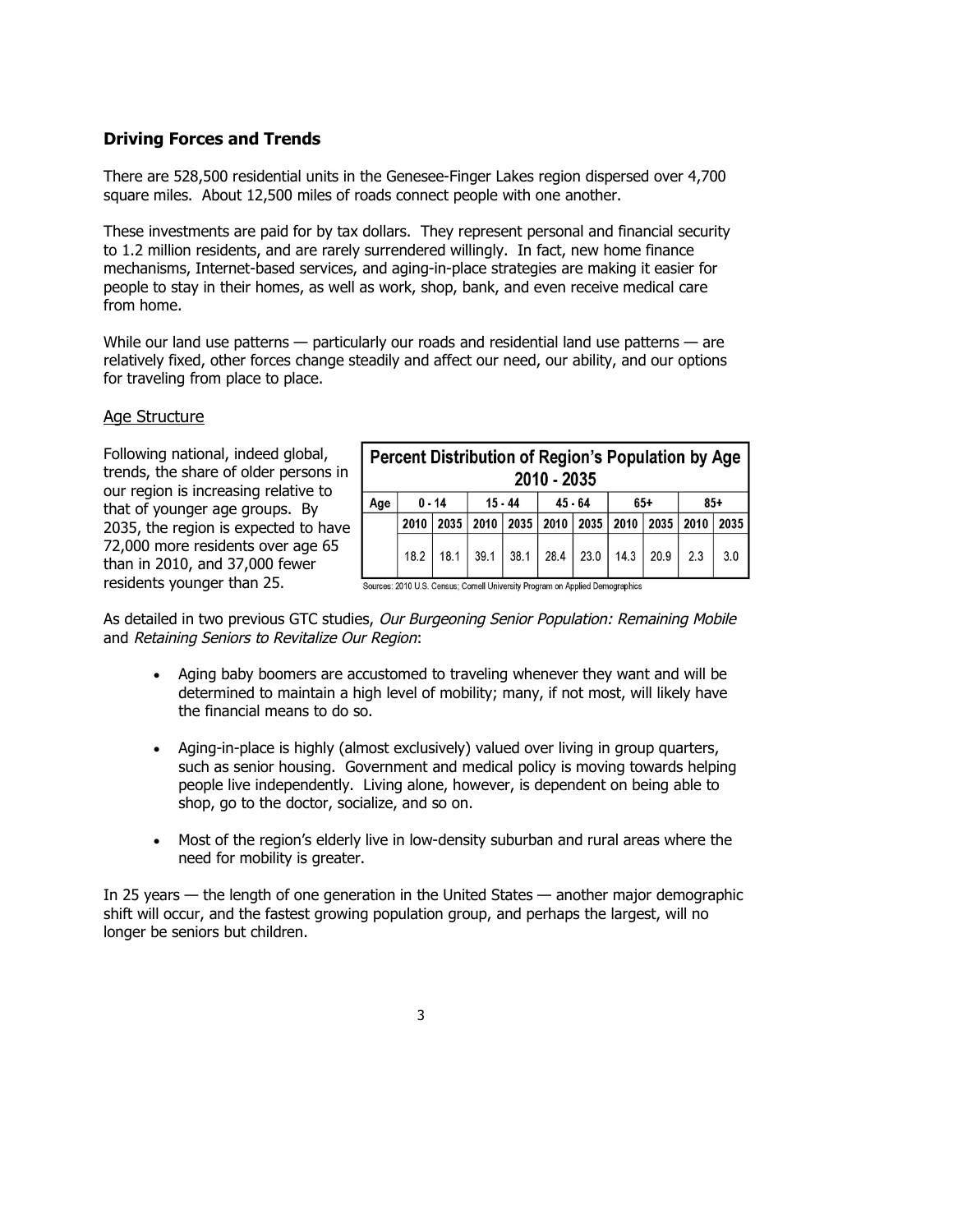#### Income

Over 148,000 people in the region live below the federal poverty level. People fall into poverty for many reasons, including unemployment, divorce, retirement, disability, single-parenthood, and illness.

A recent GTC study, Expanding the Conversation: Race, Income, Ethnicity, and Transportation, found that:

- Poverty is increasing faster in the low-density suburbs than in the City of Rochester; about 60 percent of all persons in the region with incomes below the poverty level live outside the City, where there are fewer alternatives to the car.
- Transportation costs are a family's second largest expense after housing, accounting for about 16 percent of a typical household's spending.
- In our region, where jobs and services are spread over a vast area, opportunity is strictly linked to mobility. In particular, a car can increase employment potential and the ability to enter the economic mainstream.

#### Lifestyle

There is a small but notable trend, particularly in Monroe County, towards creating higher-density, mixed-use developments that are served by public transit. Single and two-person households historically are more disposed to locate in such developments.

However, the 2010 Census shows that by far the greatest movement of people in our region continues to be from cities and village centers to low-density suburban towns.

# **In Our Region:**

- · More than 33% of seniors report a disability; 28% live alone; 12% live in households with no car; and 40% live outside Monroe County where transit is most limited.
- · About two-thirds of the new jobs created in the region over the past two decades are located in Monroe County's suburbs.
- · Even for residents of the City of Rochester, many available jobs are inaccessible by bus. Throughout the region, many entry-level workers have difficulty reaching jobs during night or weekend shifts when buses operate infrequently or not at all.

· Trips to and from work can involve multiple stops to such destinations as day care providers and grocery stores. Women are far more likely than men to "trip chain".

· About 240,000 youth in the region are under age 16 and depend on adults for transportation.

| <b>Population Change by Type of Municipality</b><br>2000 - 2010 |         |            |           |          |         |        |        |         |        |               |
|-----------------------------------------------------------------|---------|------------|-----------|----------|---------|--------|--------|---------|--------|---------------|
|                                                                 | Genesee | Livingston | Monroe    | Ontario  | Orleans | Seneca | Wayne  | Wyoming | Yates  | <b>REGION</b> |
| <b>Cities</b>                                                   | -791    | n/a        | $-9.217$  | $-1.225$ | nła     | nla    | nła    | nia     | n/a    | $-11,233$     |
| Villages                                                        | $-212$  | +282       | $+11$     | +659     | $-301$  | $-314$ | $-906$ | $-874$  | -83    | $-1,572$      |
| Towns                                                           | $+712$  | $+781$     | $+18,207$ | $+8,273$ | -989    | +2,223 | $+912$ | $-395$  | $+644$ | $+30,368$     |

Source: U.S. Census 2010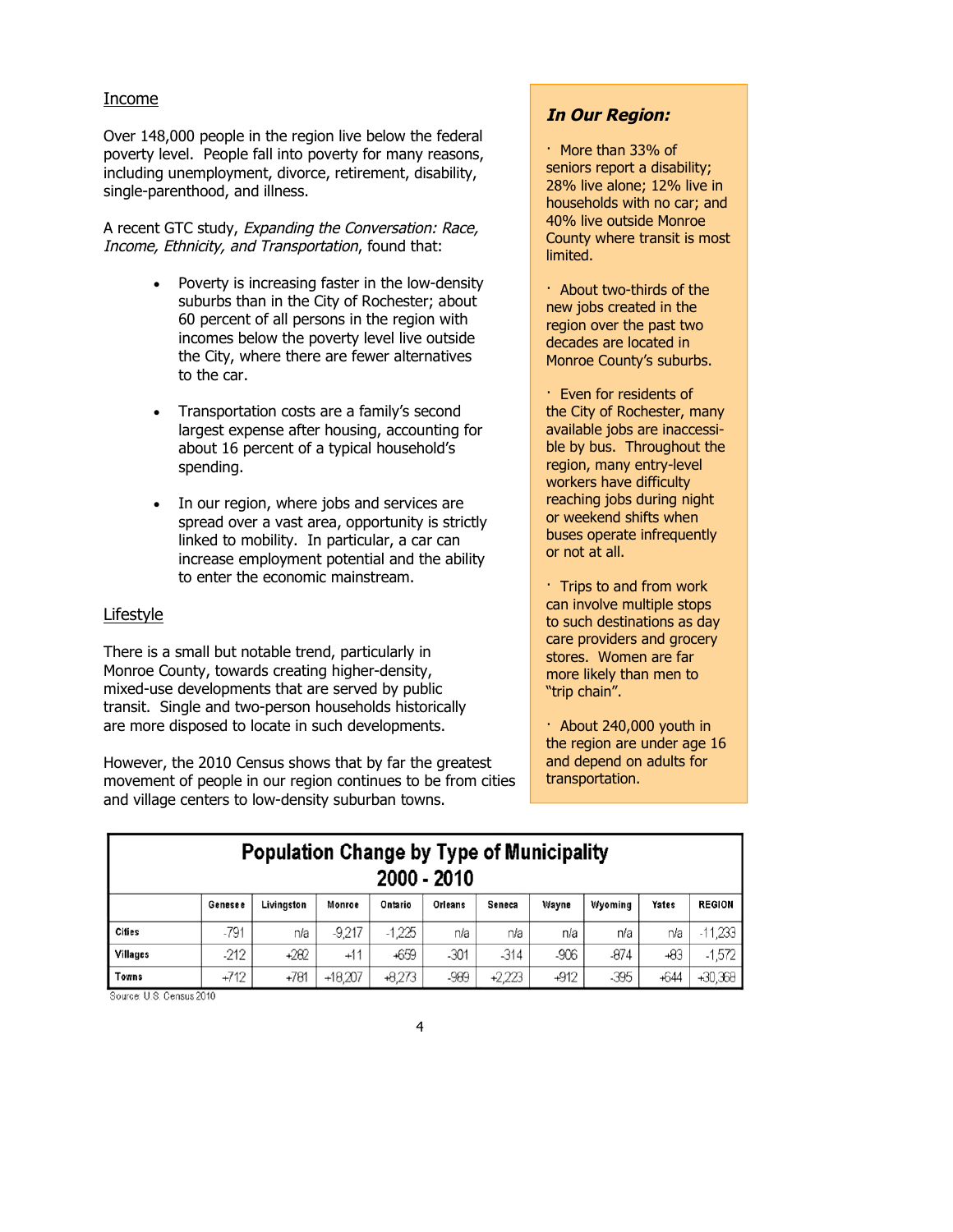# Energy Prices

Future oil prices are uncertain, but the general trend is towards sustained high prices. People's reactions to higher fuel prices are also uncertain, but it's not hard to envision a series of escalating responses from purchasing more efficient vehicles to changing driving habits to finding alternative modes of transportation to moving closer to work.

|                                    | <b>Responses to Rising Fuel Prices</b> |                            |                        |  |  |
|------------------------------------|----------------------------------------|----------------------------|------------------------|--|--|
| 1                                  |                                        | 3                          |                        |  |  |
| • Purchase more efficient vehicles | • Utilize alternative modes            | • Patronize closer stores. | • Completely eliminate |  |  |
| • Combine trips / Make fewer trips | - Telecommute<br>- Walk<br>- Bike      | schools, churches, etc.    | certain kinds of trips |  |  |
| • Adopt flexible work schedules    |                                        | • Move closer to work      |                        |  |  |
| • Car pool                         | - Public Transit                       |                            |                        |  |  |
|                                    | <b>Fuel Prices</b>                     |                            |                        |  |  |

According to the Census Bureau, median job tenure in the U.S. private sector is four years. Since job stability and income security are on the decline in the U.S., each set of responses to rising energy prices carries its own uncertainties. What kind of new vehicle will provide the best return on my investment, large or small, traditional or hybrid? Where is the best place for me to move to maximize job opportunities?

### Other Uncertainties

Other factors, as yet unknown, will likely impact the demand for transportation services:

- Medical improvements and an increased retirement age that may keep seniors active longer.
- A possible influx of international immigrants, who tend to be young and aspire to the quality of life of mainstream Americans.
- Potential conflict between youth and elderly for limited public resources as our nation's age structure changes.
- A possible push by the federal government and businesses to produce relatively-affordable fuels from shale rock, biomass, and other resources that are unconventional but abundant in the United States.
- Future innovations to personal transportation that are cost-effective, quick, convenient, and safe.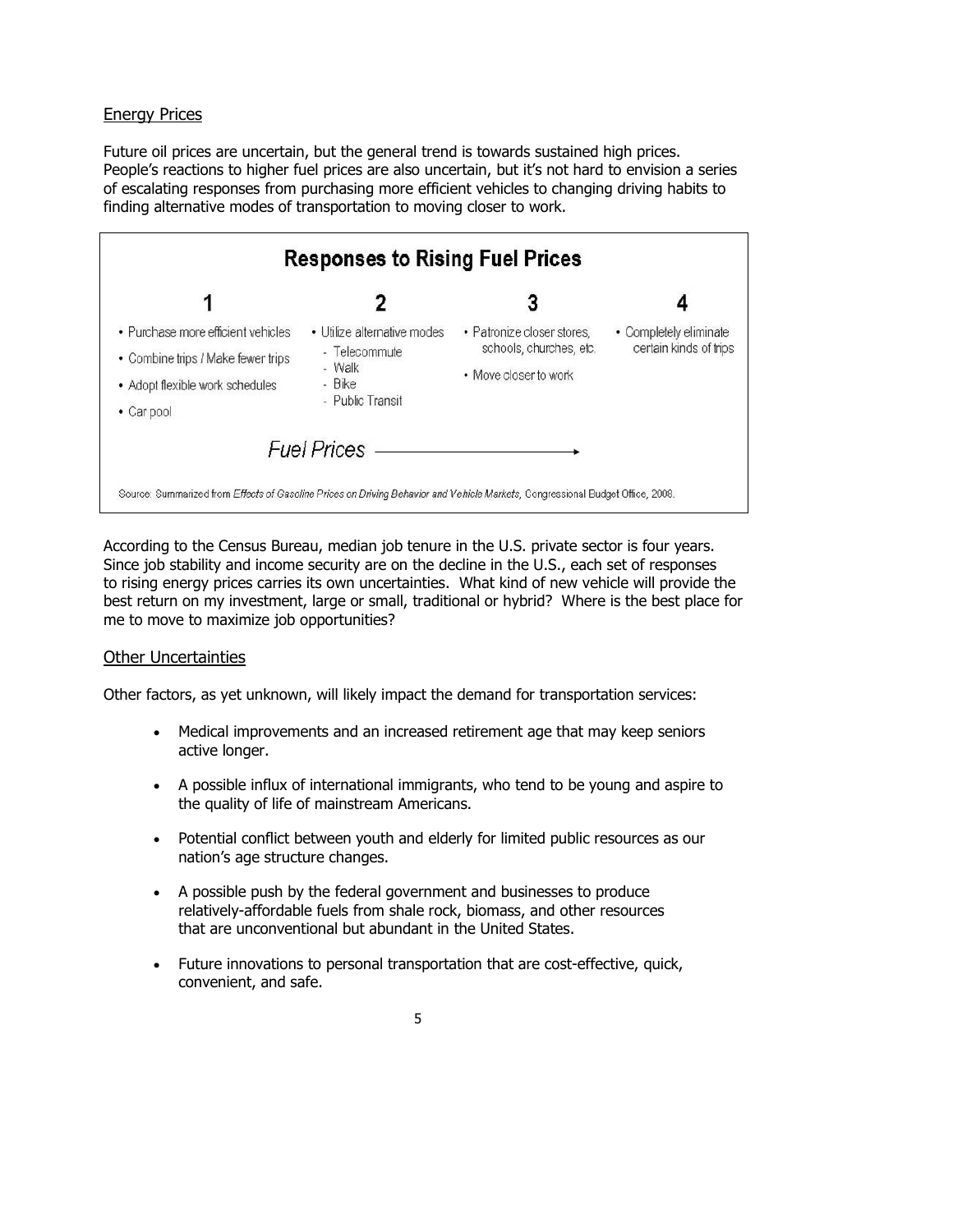# **Outlining Our Future**

In uncertain times, people want choices, alternatives, a Plan B. As someone famously said, "It's choice, not chance, that determines one's destiny."

For some in our region, there is no viable transportation alternative to a car, which they may or may not be able to afford, own, or drive.

Providing transportation choices that can result in mobility for everyone will likely require a series of actions that are coordinated under four broad policies:

### 1. Build partnerships with private operators to deliver transportation services.

Because our region's population is widely dispersed, the ability to provide frequent public transit to key destinations is highly constrained. Buses, minibuses, and vans — whether operated by government or social service providers as fixed-route or demand-responsive service — require large public investment to avoid operating budget deficits.

Private sector involvement in transportation services, as sole provider or in partnership with government, offers the potential to lower costs, utilize new technology and expertise, share risks, gain access to increased capital, improve operating efficiency, and, ultimately, make regional transportation services more responsive to residents' needs.

The most plausible option for delivering transportation services to groups in our region with different needs, wants, and behaviors is through the use of small, maneuverable vehicles with flexible routes, longer operating times, and affordable fares. Such services, often referred to as jitneys or shared-ride taxis, are regulated in New York State to the point that they are financially unprofitable to operate.

If deregulated in New York, jitneys and shared-ride taxis likely could be run by private operators for a small portion of the cost of traditional public transit. To provide maximum flexibility for jitneys to meet

Private jitneys, in theory, could tailor service to meet demand, picking people up at or near their residences and dropping them off at <sup>a</sup> desired location. Like other private enterprises, the constant pressure to maintain financial self-sufficiency would drive quality, contain costs, and ensure survival.

unmet transportation demands while ensuring safety, routes, schedules, and fares would have to be deregulated, but safety standards and insurance coverage strictly enforced.

It's unclear whether jitneys could operate profitably in our region without at least a partial government subsidy; further analysis is warranted.

Self-service, 24/7 car-sharing is another private sector option worth exploring, particularly for people who do not need to drive every day, or perhaps as a complement to welfare-to-work programs.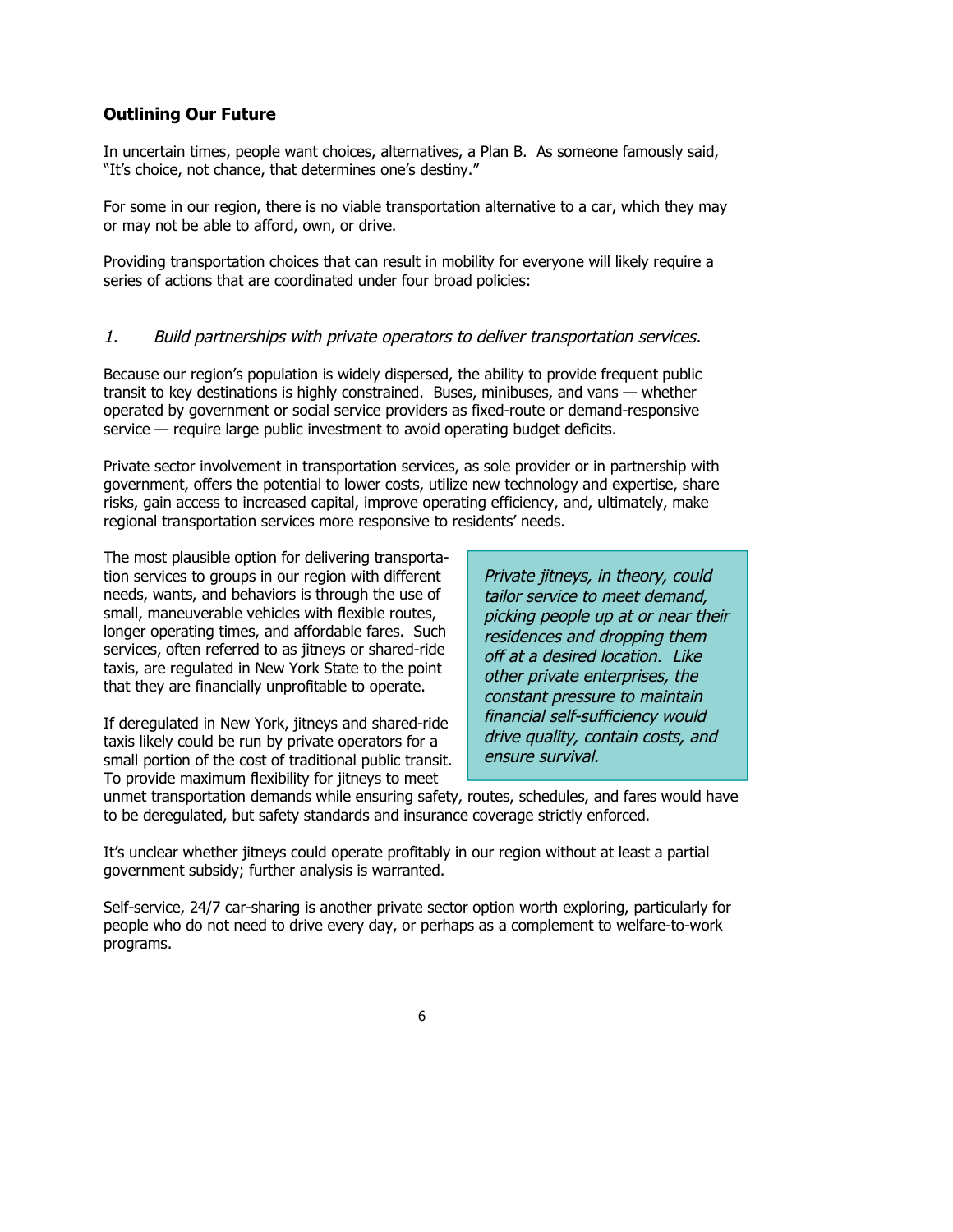### 2. Coordinate and integrate existing and future transportation services and facilities.

Public transportation in our region might be described as a patchwork of services run by RGRTA, Ontario County, and numerous social service agencies and funded by a variety of different government programs. Lack of coordination may inhibit coverage, frequency, and quality of service. It can also drive up the costs of providing such services.

Mobility management is an innovative strategy for coordinating transportation services to enhance access, minimize duplication, and deliver the most appropriate, cost-effective transportation possible to the widest number of residents.

Federal surface transportation legislation defines mobility management as "short-range planning and management activities and projects for improving coordination among public transportation and other transportation service providers." Eligible activities include: operating transportation brokerages to coordinate service providers, funding resources, and customer needs; coordinating transportation services for older adults, individuals with disabilities, and individuals with low incomes; supporting local partnerships that coordinate transportation services; staffing for the development and implementation of coordinated plans; providing travel training and trip planning activities for customers; developing and operating traveler call centers to coordinate travel information, manage eligibility requirements, and arrange customer travel; planning and implementing the acquisition and purchase of intelligent transportation technologies to operate a coordinated system.

The Genesee Transportation Council currently is guiding the development of a business plan for a regional mobility management program that connects individuals, especially seniors, persons with disabilities, low-income workers, and those without private motor vehicles, with transportation services to meet their mobility needs.

### 3. Promote the most efficient use of community infrastructure.

In the long-run, mobility for everyone depends on greater coordination between transportation and land use planning. While improved coordination is a complex challenge for any jurisdiction in a home rule state, an emphasis on transit supportive development, active transportation, complete streets, and good building and subdivision design would go a long way towards moving individual communities beyond their (generally) discrete, compartmentalized planning in which each chapter of a municipal comprehensive plan is devoted to a separate topic, such as transportation, infrastructure, environment, etc.

Perhaps the most powerful way of facilitating the coordination of transportation and land use planning is by promoting universal design. Universal design is easily understood by all sectors of the public, enjoys broad appeal and support wherever it is adopted, requires no new state legislation or regional cooperation, and can be fully implemented locally.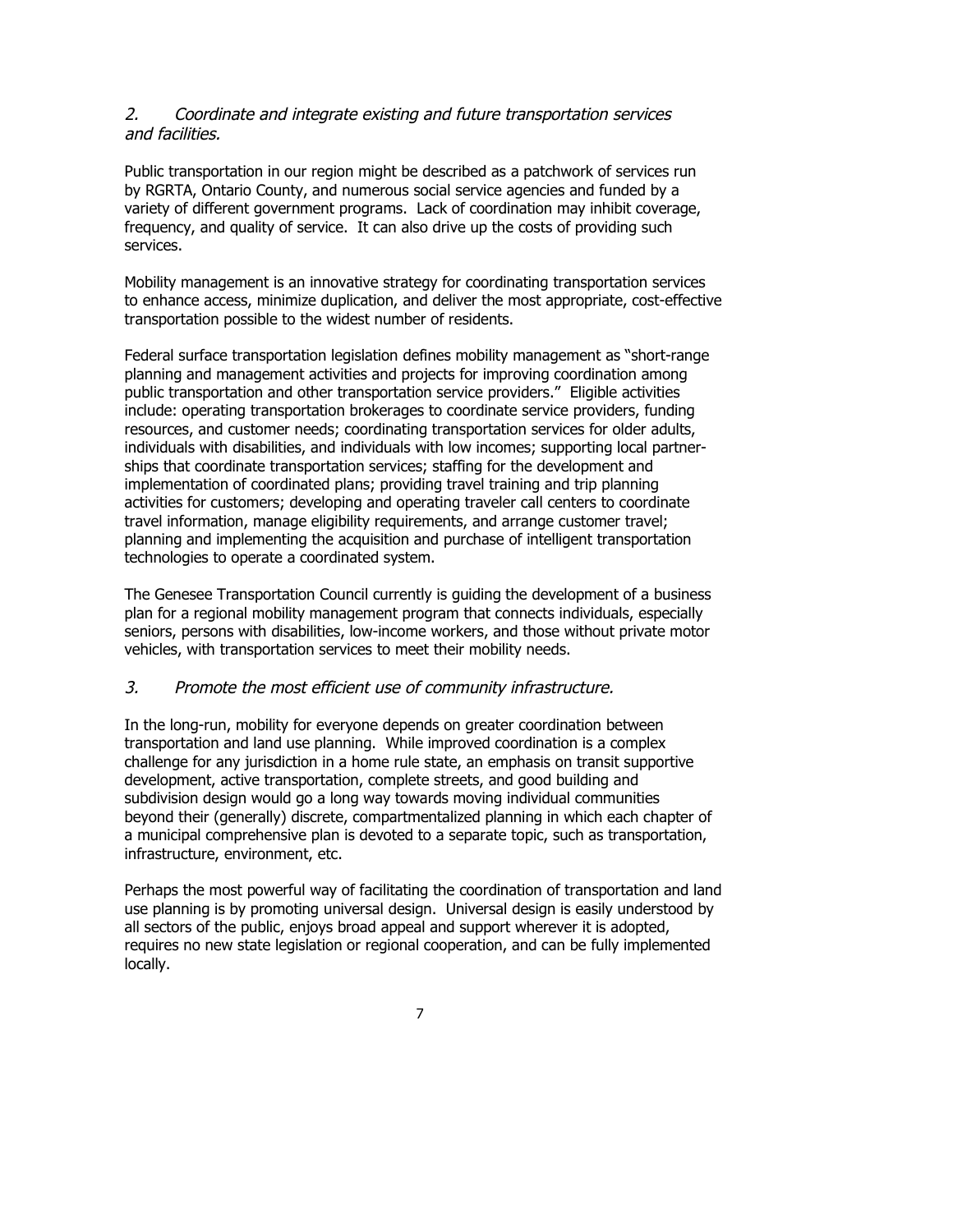Universal design would also ensure that we are maximizing our infrastructure investments. In 25 years — a full generation of a human life and the useful lifespan of most infrastructure — the elderly will be replaced by youth as the region's and nation's largest population cohort. By designing our buildings and communities to fit the needs of everyone, we will ensure that the investments we make today will remain viable in the future.

# 4. Involve the public meaningfully in identifying needs and developing solutions.

Presumably, a transportation system, particularly a coordinated, regional system, exists for the people it serves. Since mobility issues are different for each population group, each key group must be connected to the planning process and remain connected during implementation and, importantly, evaluation. The broader community must also be aware of, and support, the process from the beginning. Strong, continuous community buy-in will provide the foundation for coordinated transportation responses as issues and needs emerge in the future. Timely, adequate, well-communicated responses can help ensure a long, productive life for a coordinated transportation system.

### **Universal Design**

Universal design is the process of making a product, building, or public space both aesthetically pleasing and useful for all people, regardless of age, income, or ability.

For example, well-designed pedestrian environments increase the mobility of everyone including older adults, parents with strollers, children, people with disabilities, and anyone who chooses to walk to their destinations. Universally designed buildings, including homes, are accessible to all people, ensure safety and comfort, and can be easily adapted to meet changing needs.

By better meeting the needs and increasing the mobility of all residents, universal design is also a tool for facilitating social interaction, community participation, and general "neighborliness".

# **Planning for Mobility**

Nonexistent or limited transportation choices have significant impacts on quality of life, including the ability to access employment, health services, social and recreational activities, and education. These factors, in turn, affect regional economic growth, local government spending and taxation, and the environment.

Mobility, in other words, is at the heart of the region's most pressing issues.

Coordinating transportation services to improve mobility is logical and desirable, but that doesn't mean it will easy. Institutional rivalries, funding conflicts, bureaucratic hurdles, and legislative barriers have the potential to confound the best mobility improvement initiatives.

Addressing the full range of mobility challenges will take creativity and time. Creating the right circumstances for success, especially for longer-term measures, will require careful planning and consideration. An emphasis on mobility in all regional transportation planning and investments must be a major priority. This is a responsibility that GTC, in concert with public, private, and not-for-profit partners, can fulfill beginning with the implementation of the regional Coordinated Public Transit/Human Services Transportation Plan and the forthcoming Regional Mobility Management Business Plan.